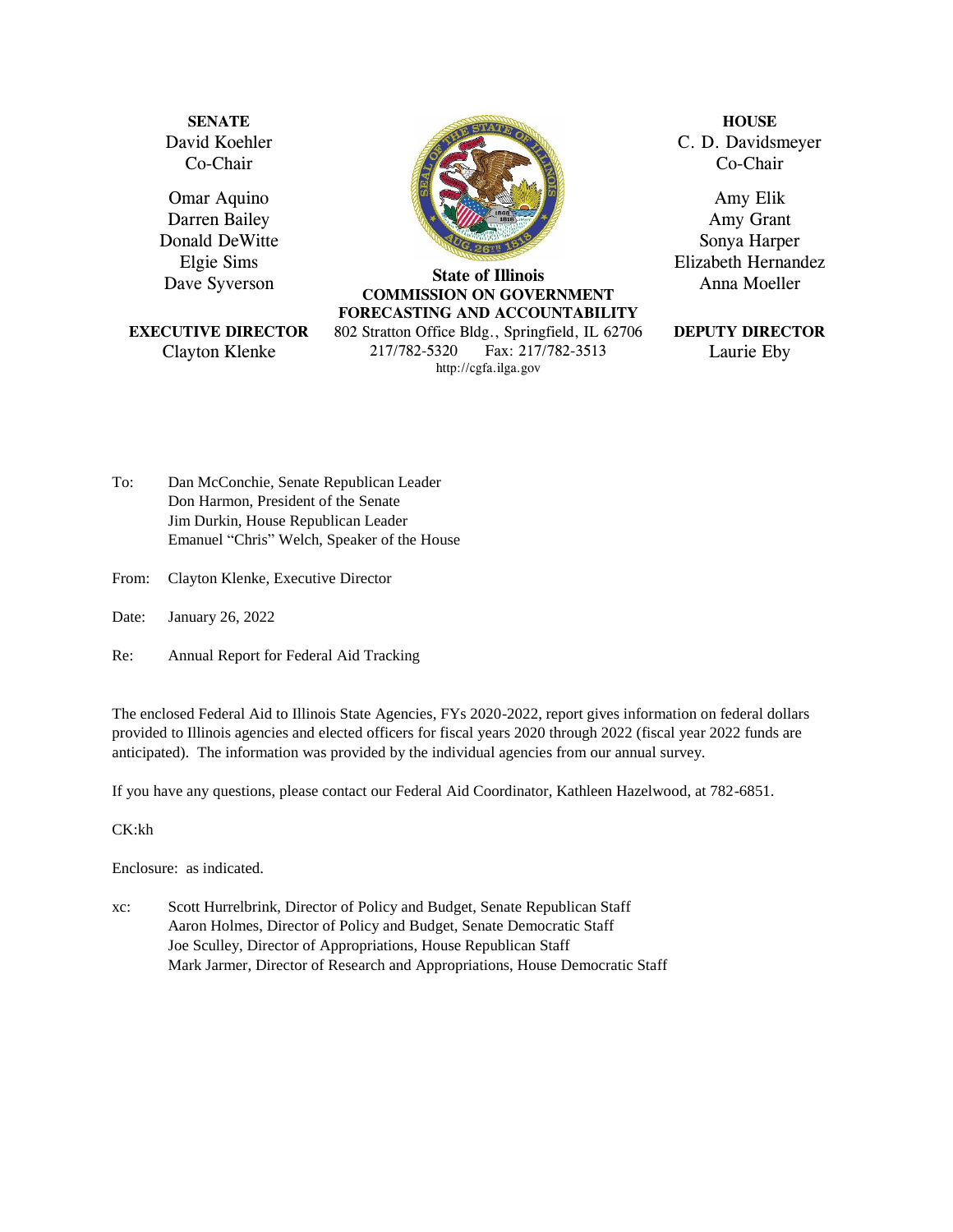

# **January 26, 2022**

### **ANNUAL REPORT FOR FEDERAL AID TRACKING**

## **Commission on Government Forecasting and Accountability**

Executive Director: Clayton Klenke Deputy Director: Laurie Eby

Co-Chair: Senator David Koehler Co-Chair: Representative C.D. Davidsmeyer

 **Senators Representatives**

Omar Aquino Amy Elik Darren Bailey Amy Grant Donald DeWitte Sonya Harper Dave Syverson Anna Moeller

Elgie Sims Elizabeth Hernandez

Commission on Government Forecasting and Accountability

802 Stratton Building Springfield, Illinois 62706 Phone: 217/782-5320 Email: [GrantTracking@ilga.gov](mailto:GrantTracking@ilga.gov) Website: [www.ilga.gov/commission/lru/lru\\_home.html](http://www.ilga.gov/commission/lru/lru_home.html)